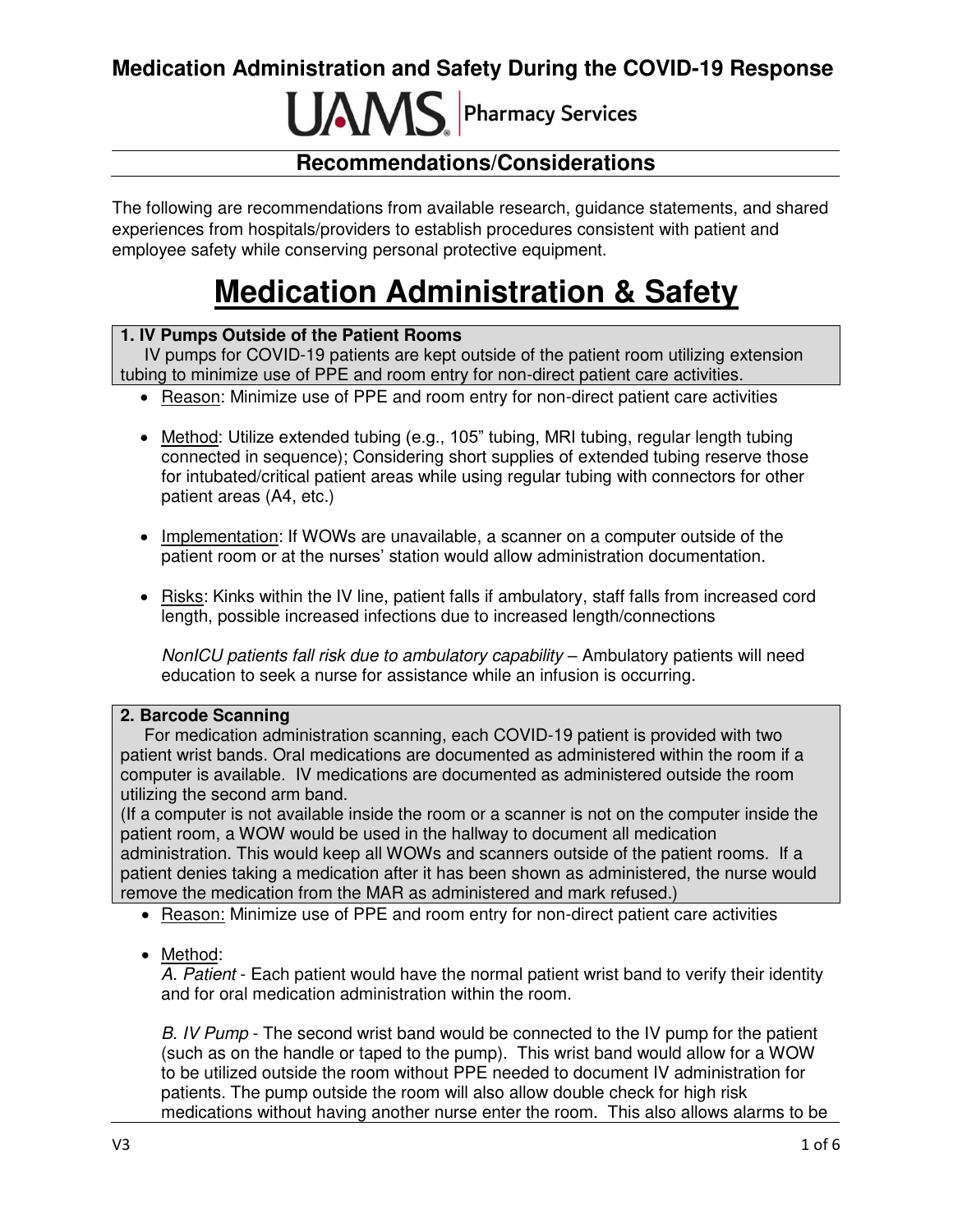silenced or other non-direct patient care with the pump without reentering the room to use more PPE.

C. NonICU areas – The patient's second wrist band could be on the door to use for patient administration scanning since these patients generally do not have continuous infusions. All scanners need to remain *outside* the room to document medication administration. (Currently scanners are being taken into the room for documentation and returned to the charging base at the nurses' station. Keeping the scanners outside the room will eliminate potential contamination in the nursing station.) If the patient refuses a drug that has already been scanned as administered, it should be wasted within the sharps container and documented on the patient's MAR upon leaving the room.

D. Insulin or other medications needing point-of-care testing - For high-risk medications such as insulin that are administered based on a point of care (POC) test, the insulin vial should be kept outside of the room at all times. The nurse in the room with PPE does the POC test and determine the insulin amount needed. The POC result and the amount of insulin needed is told to the outside nurse and/or shown the result through the patient room window. The outside nurse draws up the insulin and passes it through the doorway to the nurse gowned in PPE. Both can check the dose and sign for verification on the outside computer. The double check remains intact for high-risk medications and the co-signing nurse can witness administration of the high-risk medication through the room window (if possible).

• Risks:

Safety check - At the beginning of every shift, the verification of the patient band on the IV pump would be cross-checked with the patient's wrist band during normal assessment activities.

### **3. IV Infusion Tube Change Frequency**

 IV tubing should be changed according to current recommendations with the standard being every 96 hours for continuous infusions and every 24 hours for intermittent infusions. Medications requiring more frequent changes are noted below.

Notable medication exceptions are listed below (also refer to UAMS Parenteral Medication Administration Guide):

- propofol Every 12 hours
- Hespan Every 72 hours
- nitroglycerin Every 72 hours
- epoprostenol/treprostinil Every 72 hours
- lorazepam Every 48 hours
- amiodarone Every 24 hours (if in Excel bag)

### **4. Flush Volume for Tubing Considerations**

 For non-continuous infusions, a saline flush should be used to administer to the patient the remaining medication volume in the extended tubing. This may be accomplished by slow flush utilizing normal saline (NS) 10mL syringes and the volume equal to the volume contained in the extended tubing.

 This is NOT necessary for ICU patients who are on continuous infusions as other medications act as a flush and the saline KVO (keep vein open) line is utilized. Flushing medications in the ICU setting should utilize the pump to administer the volume equal to that lost in the tubing at the same rate as the medication infusion.

• Reason: Minimize drug loss in extended tubing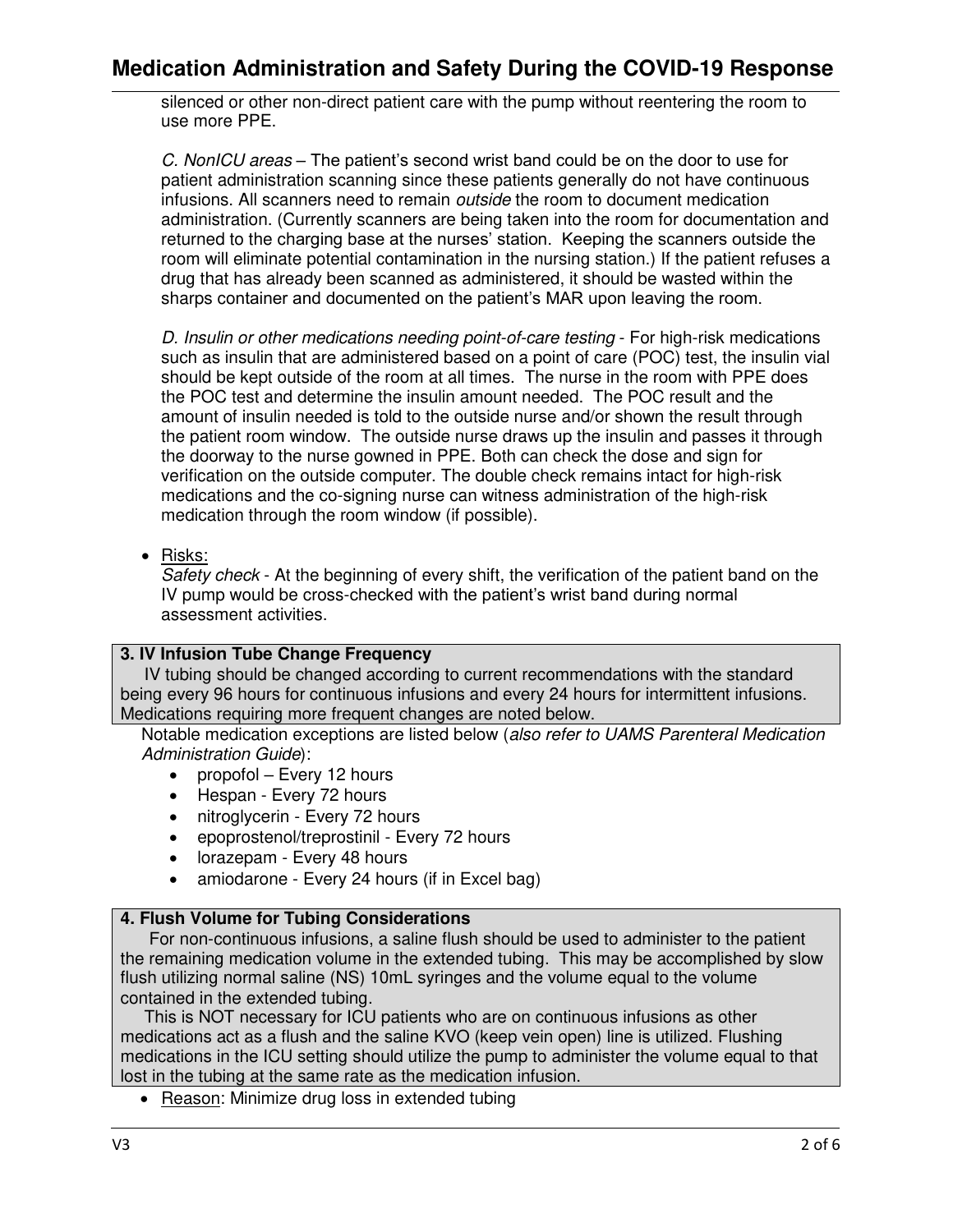- Method: 105" tubing has 14mL of volume in the tubing before reaching the patient so a slow flush with 14mL, or at least 10mL of a NS syringe, would be needed; NS liter, 50mL, and 100mL should be reserved for IV's or ICU administration. (Example: with propofol would be when it comes upon 12 hours to change tubing, a NS bag already in use for the patient could have a drip rate and volume equal to the amount needed to flush the tubing line. The bottle of propofol could remain in use until it is empty or the expiration of the bottle.
- Risks: Do NOT need flushing at rates greater than the infusion for ICU patients due to "dose dumping" concerns.

NonICU patients – Flush needs to be slow. If a 10mL syringe is used to flush and the total volume lost to tubing is 14mL, this may be considered negligible due to potential shortages of NS flush syringes. Consider "dose dumping" concerns if applicable to the medication.

### **5. Patient Information and HIPAA**

 Ensure all patient information is not clearly visible in the hallway to individuals not involved in the patient's care.

- Reason: Retain HIPAA
- Method:

A. IV Medication - With IV pumps outside of the room, the bags need to be facing the patient door and away from the walkway to minimize non-essential viewing. As visitors are very limited/no visitors the risk for HIPPA information on the pump is minimal under these circumstances.

B. Patient ID band on pump/door – Covered or other method making it not clearly visible to non-pertinent personnel. (Example: piece of paper with tape on one end that can be lifted to scan the patient barcode for administration but is hidden with the paper otherwise.)

### **6. Medication administration timing**

 Coordinate dosing administrations for each patient to maximize productivity while in the patient room.

- Reason: Minimize use of PPE
- Method:

Coordinate dosing times if possible to minimize number of entries into the patient room allowing minimal PPE usage for the same task.

 Risks: Medication administration should not vary greatly from the directed administration time to minimize drug interactions, dosing considerations, etc.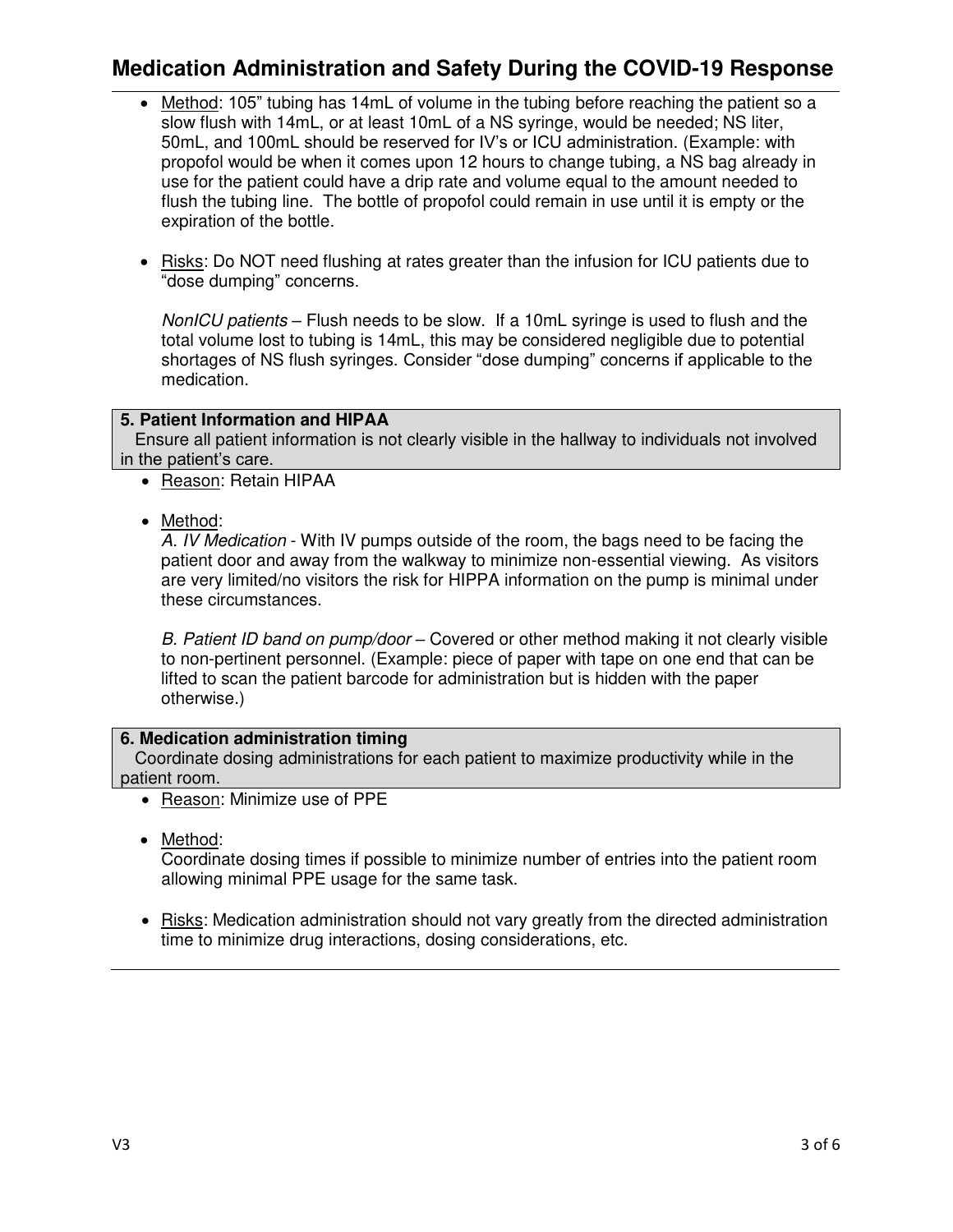## **Steps Needed to Accomplish Recommendations**

- 1. Print secondary arm band for all COVID patients to be used on the IV pump or door to be utilized in barcode scanning.
- 2. Evaluate availability of WOWs or portable scanners (to be kept outside the room)
- 3. Determine if ICU will keep WOWs in the room, anteroom, or common WOW for scanning in the hallway for all rooms or those without anterooms
- 4. Watch supply levels/availability of these items. May need to prioritize locations for limited availability options:
	- $\bullet$  Long tubing ( $\ge$  = 105", etc.)
	- "Small bore" tubing (for NonICU patients or shortage of long tubing)
	- Tubing connectors (to connect small bore tubing to make extended tubing)
	- NS flush syringes
	- Essential drug shortages (pharmacy monitoring)

## **Considerations**

- 1. Supply chain increase in tubing sets for extended tubing and regular tubing + connectors in areas for COVID-19 patients.
- 2. Length of tubing increases risks for falls
- 3. E4 mentioned they will have to move their clean supply once part of their unit is closed to accommodate patients in rooms without ante-rooms/negative pressure.
- 4. Occlusion alarms on the pumps can be overridden without verifying patient/pump, increasing risk of harm to patient.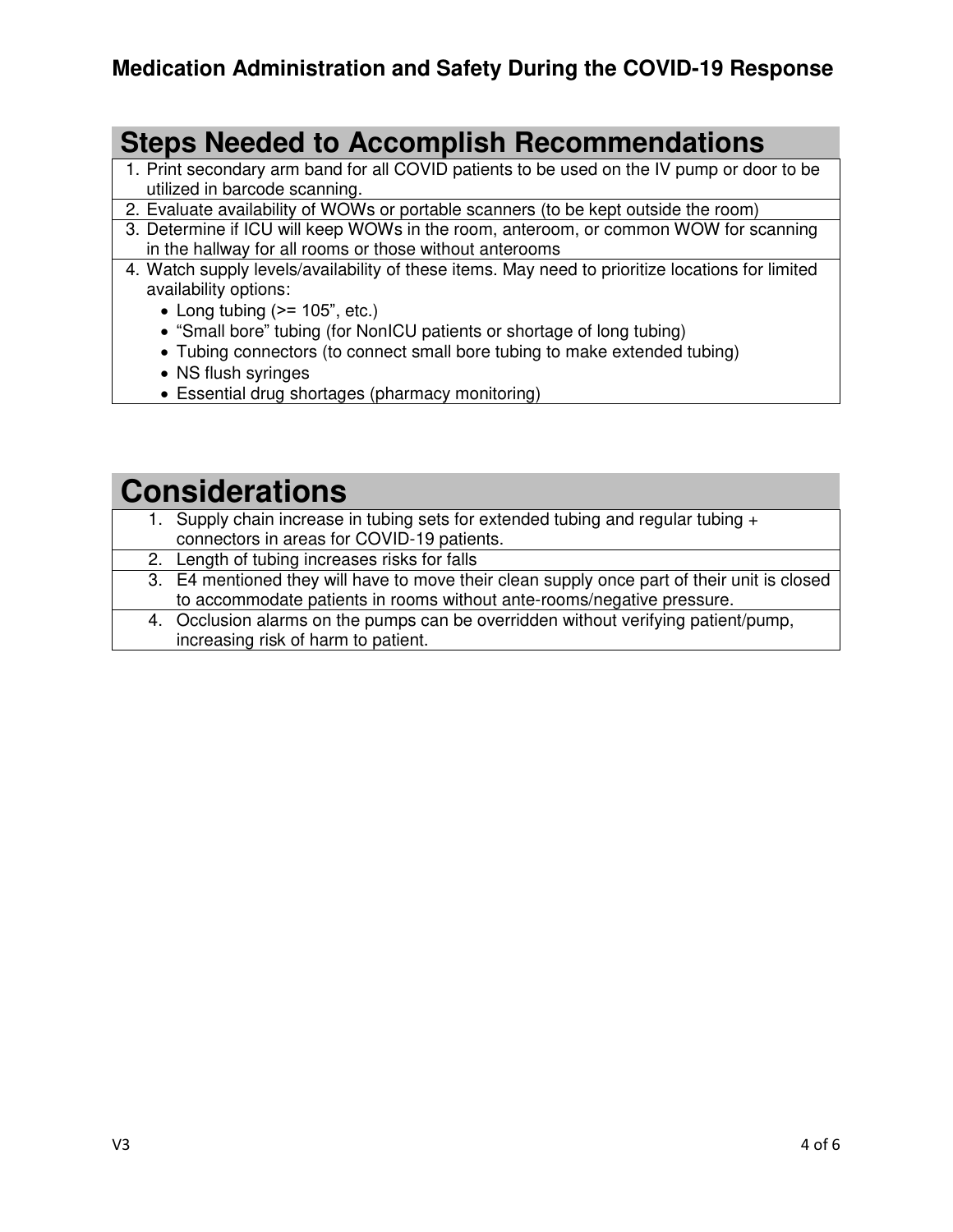# **SUPPORTING RESOURCES:**

# **ISMP Supporting Statements**

Information directly from NurseEdviseERR April 2020- Volume 18 Issue 4 **Vascular access.** All patients with pumps in the hallway have a central line; midline or peripherally inserted central catheters are not being used. The nurse noted that peripheral intravenous (IV) lines may not work well due to flow rate issues.

**Pump set-up.** "Small bore" extension tubing is attached to the pump's primary administration set and run under the door. Macrobore tubing did not fit as well under the door. Also, with the "small bore" extension tubing, there is less volume in the tubing between the infusion and patient. Thus, the solution from small-volume infusions appears to reach the patient more quickly, although resistance to flow is possible with very high infusion rates. Three "small bore" extension sets totaling about 15 feet in length are added to the primary pump tubing to reach from the pump in the hallway to the patient. In some hospitals, a triport connector is attached to tubing for patients with more than one medication infusion. At this hospital, Y-site connectors are used, much as they would be with secondary infusions, and all are covered with port protectors. Compatible medications can be run together, and up to three may be administered via the same line, including neuromuscular blocking agents, vasopressors, sedatives, and antibiotics. To prevent the risk of tripping on the tubing or potentially dislodging it, nurses secure disposable Chux pads over the tubing on the floor and at each connection, which serves as a visual reminder and protects the tubing. There are no Y-site connectors on the floor. Infusions are managed the same way in both positive- and negative-pressure patient rooms.

**Site assessments and independent double checks.** Each patient's IV site is checked every 2 hours when a nurse enters the room to reposition a patient. Nurses are still conducting parts of an independent double check for certain high-alert medications, requiring a second practitioner to verify the medication/solution, concentration/ dose, and pump settings. While nurses still scan the barcode on a medication or solution for verification against the patient's medication administration record (MAR) on a workstation on wheels (WOW) outside the room, they are unable to scan the barcode on the patient's identification band. To work around this, a patient barcode is located outside the room for scanning. While recognizing this is not ideal, the hospital has carefully weighed the risk versus benefit and decided that this workaround is necessary at this time.

**Responding to pump alarms.** One unexpected result of locating pumps in the hallway is that pump alarm issues have been reduced. Nurses can hear and see when pumps are alarming in the hallway, making it easier to respond quickly and without entering the patient's room.

**Barcode scanning and patient administration band.** At another hospital, the process of positioning infusion pumps in the hallway is similar, but the doors and front walls of patient rooms are glass, and nurses perform a dual verification of the patient's barcoded identification band during initial set-up of the pump in the hallway. An isolation nurse inside the room scans the patient's identification band, which is verified through the glass wall by a nurse outside of the room. This nurse then prints a second barcoded identification band, verifies the band again with the isolation nurse in the room, and then attaches the second identification band securely around the IV pole for subsequent scanning outside of the room. Some hospitals also require the patient's name and date of birth on the pump to reduce the risk of making changes to the wrong pump or administering medications or solutions to the wrong patient.